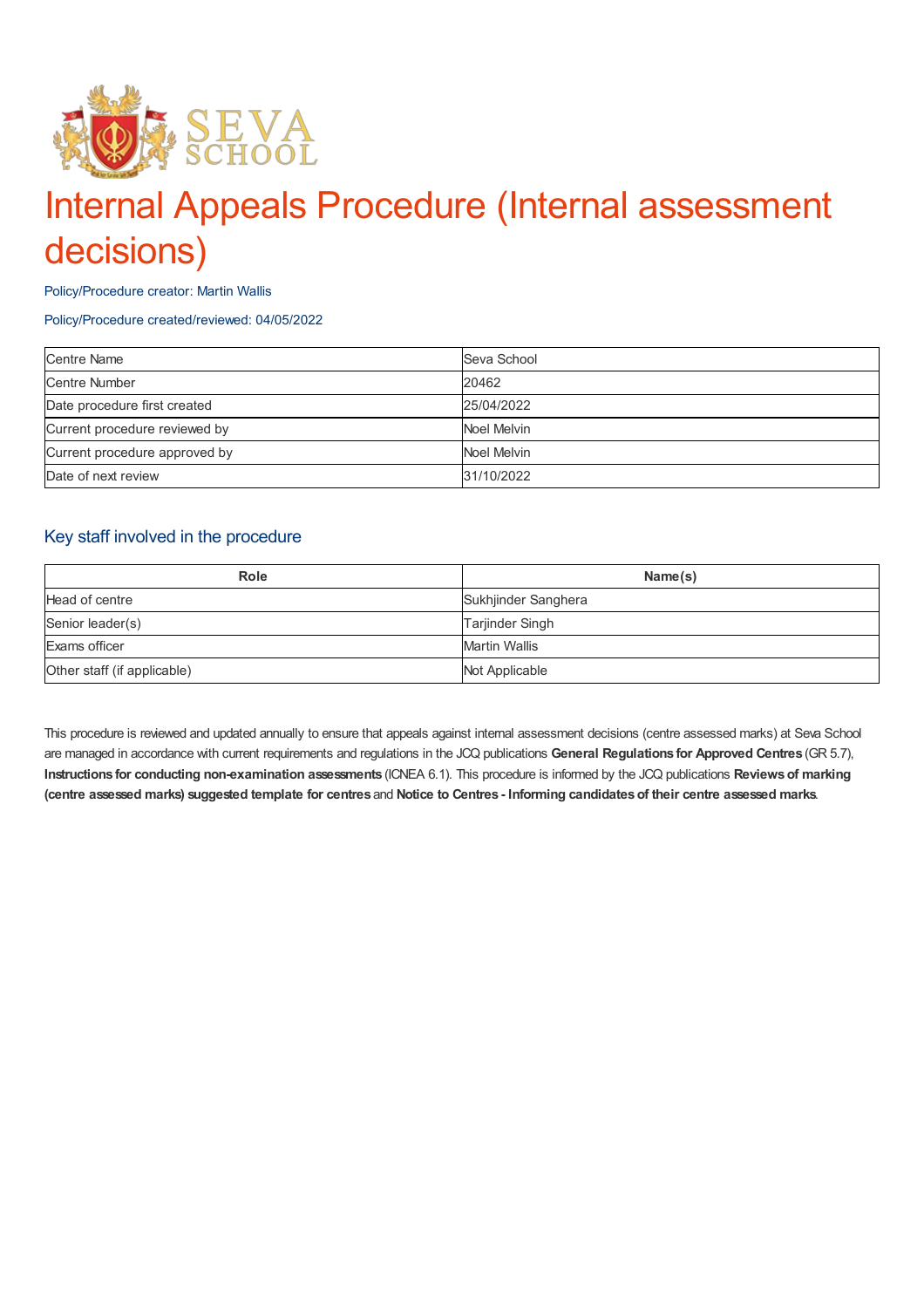## Introduction

Certain qualifications contain components of non-examination assessment (or units of coursework) which are internally assessed (marked) by Seva School and internally reviewed/standardised. The marks awarded (the internal assessment decisions) which contribute to the final grade of the qualification are then submitted by the deadline set by the awarding body for external moderation.

The moderation process carried out by the awarding body may result in a mark change, either upwards or downwards, even after an internal review. The internal review process is in place to ensure consistency of marking within the centre, whereas moderation by the awarding body ensures that centre marking is line with national standards. The mark submitted to the awarding body is subject to change and should therefore be considered provisional.

The qualifications delivered at Seva School containing components of non-examination assessment/units of coursework are:

GCSE and OCR Cambridge Nationals.

## Purpose of the procedure

The purpose of this procedure is to confirm the arrangements at Seva School for dealing with candidate appeals relating to internal assessment decisions.

This procedure ensures compliance with JCQ regulations which state that centres must:

- have in place and be available for inspection purposes, a written internal appeals procedure relating to internal assessment decisions and to ensure that details of this procedure are communicated, made widely available and accessible to all candidates
- before submitting marks to the awarding body inform candidates of their centre assessed marks and allow a candidate to request a review of the centre's marking

#### Principles relating to centre assessed marks

The head of centre/senior leader(s) at Seva School will ensure that the following principles are in place in relation to marking the work of candidates:

- A commitment to ensuring that whenever teaching staff mark candidates' work, that this is done fairly, consistently and in accordance with the awarding body's specification and subject-specific associated documents
- (updated 2021/22) All centre staff follow a robust Non-examination Assessment Policy (for the management of non-examination assessments). This policy details all procedures relating to non-examination assessments for relevant qualifications delivered in the centre, including the marking and quality assurance/internal standardisation processes which relevant teaching staff are required to follow
- Candidates' work will be marked by staff who have appropriate knowledge, understanding and skill, and who have been trained in this activity
- A commitment to ensuring that work produced by candidates is authenticated in line with the requirements of the awarding body. Where a number of subject teachers are involved in marking candidates' work, internal moderation and standardisation will ensure consistency of marking
- (updated 2021/22) On being informed of their centre assessed mark(s), if candidates believes that the above procedures were not followed in relation to the marking of their work, or that the assessor has not properly applied the marking standards to their marking, then they may make use of the internal appeals procedure below to consider whether to request a review of the centre's marking

Additional centre-specific principles:

Not applicable